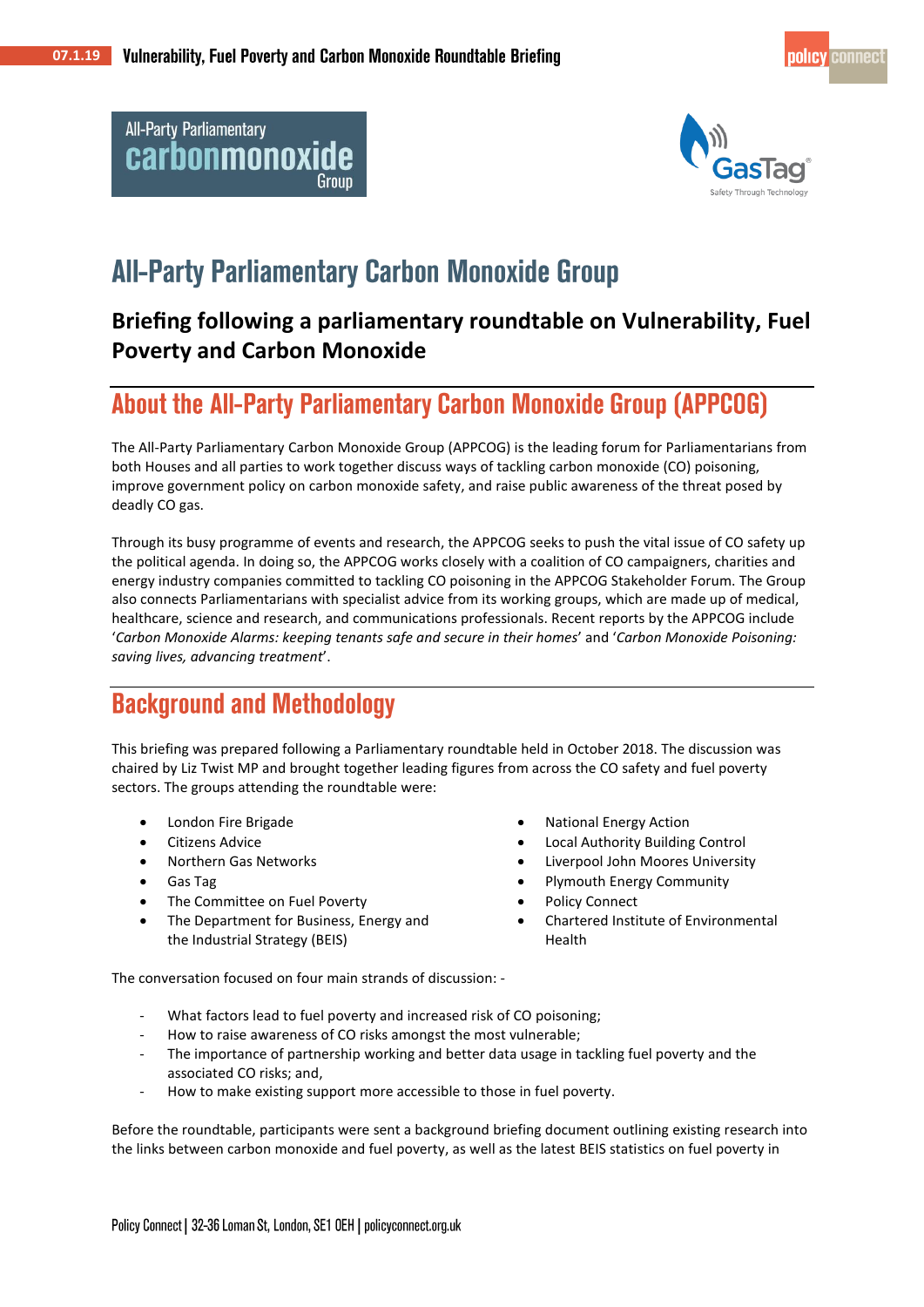England. Because fuel poverty and housing are devolved responsibilities, the roundtable focused on policy in England.

## **Factors contributing to fuel poverty and increased CO risk**

National Energy Action estimates that 3.5 million households in the UK are affected by fuel poverty – approximately 12.9% of all households<sup>1</sup>. In England, a household is considered to be in fuel poverty if they have required fuel costs above the national median level, and if were they to spend that amount they would be left with a residual income below the official poverty line; this is known as the Low Income High Cost definition<sup>2</sup>. In 2016, BEIS estimated that 2.55 million English households were in fuel poverty, up 0.1% from 2015. The average fuel poverty gap in England was  $£326<sup>3</sup>$ .

Whilst most homes in England do have central heating systems, the prevalence of secondary heating systems such as gas fires and wood-burning stoves is still relatively high. Whilst some homes use secondary heating systems such as a log fire for comfort or aesthetic appeal, there are also homes that are reliant on these heating systems. This is often due to structural or financial difficulties making them unable to heat their homes sufficiently with central heating. These difficulties could be one or a combination of: an insufficient central heating system; low household income; and health conditions or other vulnerabilities increasing susceptibility to cold. Households which are reliant on secondary heating sources are more likely to be in fuel poverty and spend longer amounts of time inside their homes.

BEIS data shows that households living in older dwellings and poorly insulated homes are more likely to be fuel poor<sup>4</sup>. Fuel source also has a large impact on fuel poverty. 80.8% of those living in fuel poverty are on the gas grid (compared to 84.9% of the population in total), however those who live off the gas grid are 1.5 times more likely to be fuel poor, and their average fuel poverty gap is nearly twice that of those connected to the gas grid<sup>5</sup>.

Those in fuel poverty tend to exhibit certain behaviours which increase their risk of CO poisoning, particularly around the lack of servicing of appliances and the reliance on older, more risky heating appliances for both central heating and secondary appliances. Servicing of appliances serves a dual purpose: firstly, it makes appliances more efficient and cost effective; and secondly, it also makes them safer and less likely to emit CO. Experts at the roundtable spoke of the 'Heat or Eat' mentality - those who could not afford to heat their homes sufficiently were unlikely to prioritise things like getting their appliances serviced. A significant factor in the lack of servicing amongst vulnerable customers was also the fear of old appliances being condemned. This could leave homes without any heat and unable to afford replacements.

## How to support those vulnerable to fuel poverty and CO poisoning

#### **Better data**

Gas Distribution Networks (GDNs) are obliged to connect a certain number of off-gas homes to the gas grid in a scheme known as the Fuel Poor Network Extension Scheme (FPNES). Natural gas is a cheap and relatively safe fuel to burn to heat the home and can therefore help tackle both fuel poverty and CO risks. However, there are a number of challenges associated with the delivery of the FPNES, such as finding those who are most in need, and ensuring that those who are connected to the gas grid can then afford or access other upgrades to their heating systems.

-

<sup>1</sup>National Energy Action, *Fuel Poverty Statistics*, 2018[, https://www.nea.org.uk/about-nea/fuel-poverty-statistics/](https://www.nea.org.uk/about-nea/fuel-poverty-statistics/) (accessed  $11<sup>th</sup>$  October 2018)

<sup>2</sup> BEIS, *Annual Fuel Poverty Statistics, 2018,* 2018, p.6,

[https://assets.publishing.service.gov.uk/government/uploads/system/uploads/attachment\\_data/file/719106/Fuel\\_Poverty](https://assets.publishing.service.gov.uk/government/uploads/system/uploads/attachment_data/file/719106/Fuel_Poverty_Statistics_Report_2018.pdf) [\\_Statistics\\_Report\\_2018.pdf](https://assets.publishing.service.gov.uk/government/uploads/system/uploads/attachment_data/file/719106/Fuel_Poverty_Statistics_Report_2018.pdf) (accessed 11th October 2018)

<sup>3</sup> Ibid., p. 3

<sup>4</sup> Ibid., p. 4

<sup>5</sup> Ibid., p. 44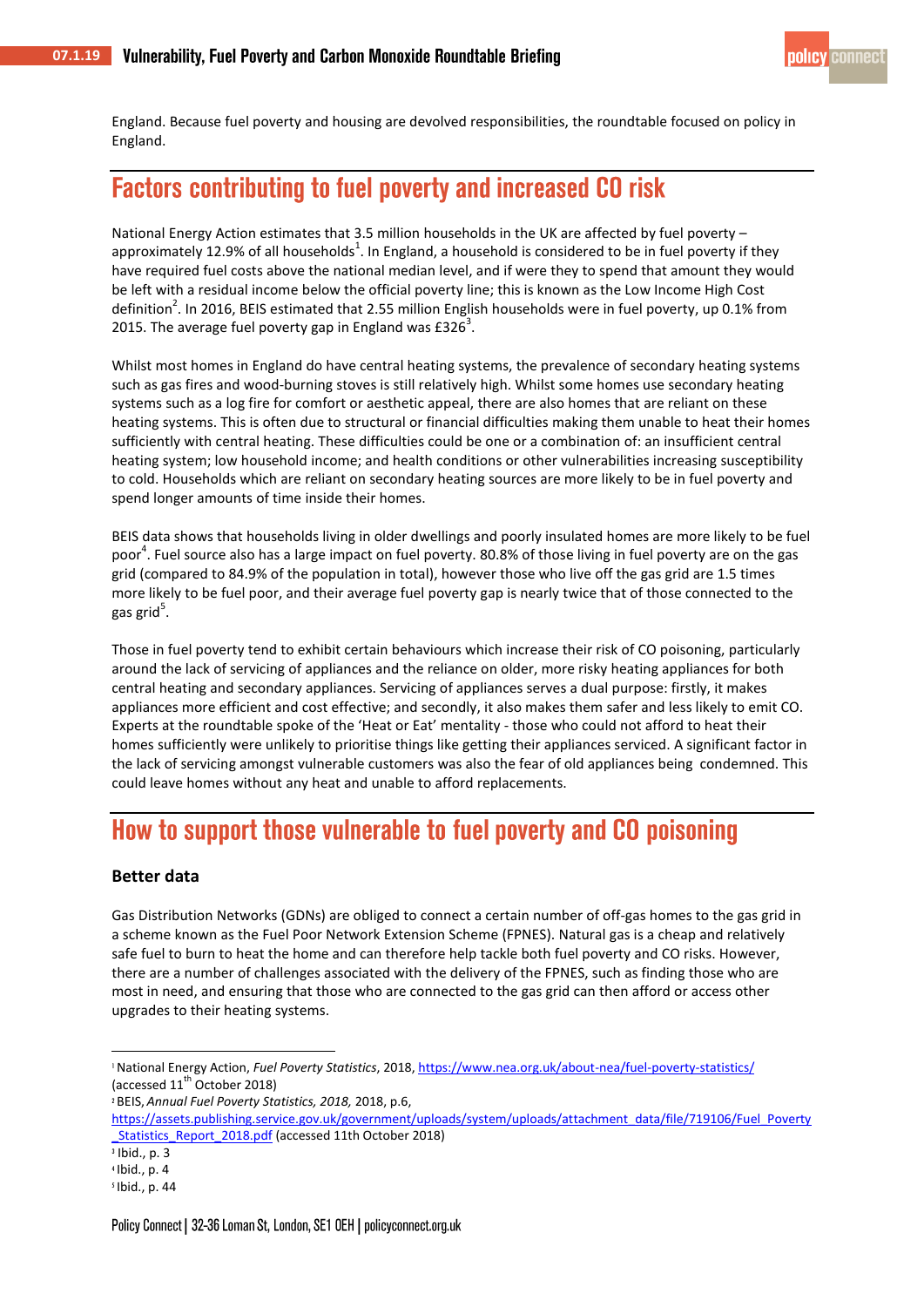A key theme that emerged around identifying the most vulnerable consumers was that of more effectively using data to map where vulnerable people live. In the summer of 2018, the eligibility criterions for the FPNES were edited so that residing within the 25% most deprived areas was no longer a factor for households being eligible for a connection<sup>6</sup>.

This amendment was designed to ensure that the FPNES is targeted at those who are in fuel poverty, which has different criterion to deprivation measures. However, participants expressed concern that this was making it harder for GDNs to successfully find those in need of the scheme, and reduced its cost-effectiveness as some projects could struggle to reach a critical mass of connections.

This difficulty in identifying households in need is compounded by the fact that different utility providers and networks, local government organisations, housing associations, fire and rescue services, health organisations, and the Department for Work and Pensions often cannot share data on vulnerable consumers, especially under the General Data Protection Regulation (GDPR).

This seems particularly inefficient under the Priority Services Register (PSR) model, with different utilities providers holding data on the same vulnerable households who they have responsibilities to. By not being able to access or share data - or in the case of GDNs, maintain their own PSR – utility suppliers and networks are missing households who may be in need of other services. By expanding collaboration between government and those providing different energy and fuel poverty services, those most in need can be more effectively reached and supported to make key upgrades to their homes and access other essential services.

One caveat to increased sharing of other organisations' data, with permission, is that existing data sets are incomplete. Relying on welfare and PSR data alone is insufficient, as approximately 30% of those in fuel poverty do not receive any benefits, and 90% of those eligible to be on a PSR are not. Therefore, there must be continued and increasing efforts to raise awareness amongst those in fuel poverty of the support available to them, and how they can combat CO risks.

**FINDING: Government should audit what types of data is held on those in fuel poverty or vulnerable circumstances by various organisations (i.e. councils, housing associations, local authorities, energy suppliers, energy networks, other third party organisations), with a view to streamlining referral pathways and building a more comprehensive map of the where the most vulnerable people live to target support.**

#### **Use of partnerships**

**.**

-

A major theme that emerged from the discussion was the importance of forming closer partnerships between those delivering fuel poverty schemes and local organisations who work with people in fuel poverty. This could include third sector organisations and frontline public services.

This model is already used by some local governments and energy networks to deliver support to the most vulnerable. Partner organisations – or trusted intermediaries as they are sometimes called - usually already have an established presence and reputation in communities. They are able to use their expertise and networks to identify those eligible for a network connection or other support schemes (such as the Energy Company Obligation (ECO)), and then pass on the referral to the provider. In some circumstances, the partner organisation also supports the customer through the installation process, for example if the customer is particularly vulnerable or unable to navigate the complex referral process alone.

The trust placed in third sector organisations and frontline services, like fire and rescue, means that partnerships can dramatically increase the uptake of programmes amongst those in traditionally hard to reach areas. This is partly because there is no suggestion of being sold something (which is a considerable challenge for corporations, even when offering a free service). Some trusted intermediaries are already being trained by

<sup>6</sup>Ofgem, *Decision to change the criteria for the Fuel Poor Network Extension Scheme,* 2017 <https://www.ofgem.gov.uk/publications-and-updates/decision-change-criteria-fuel-poor-network-extension-scheme>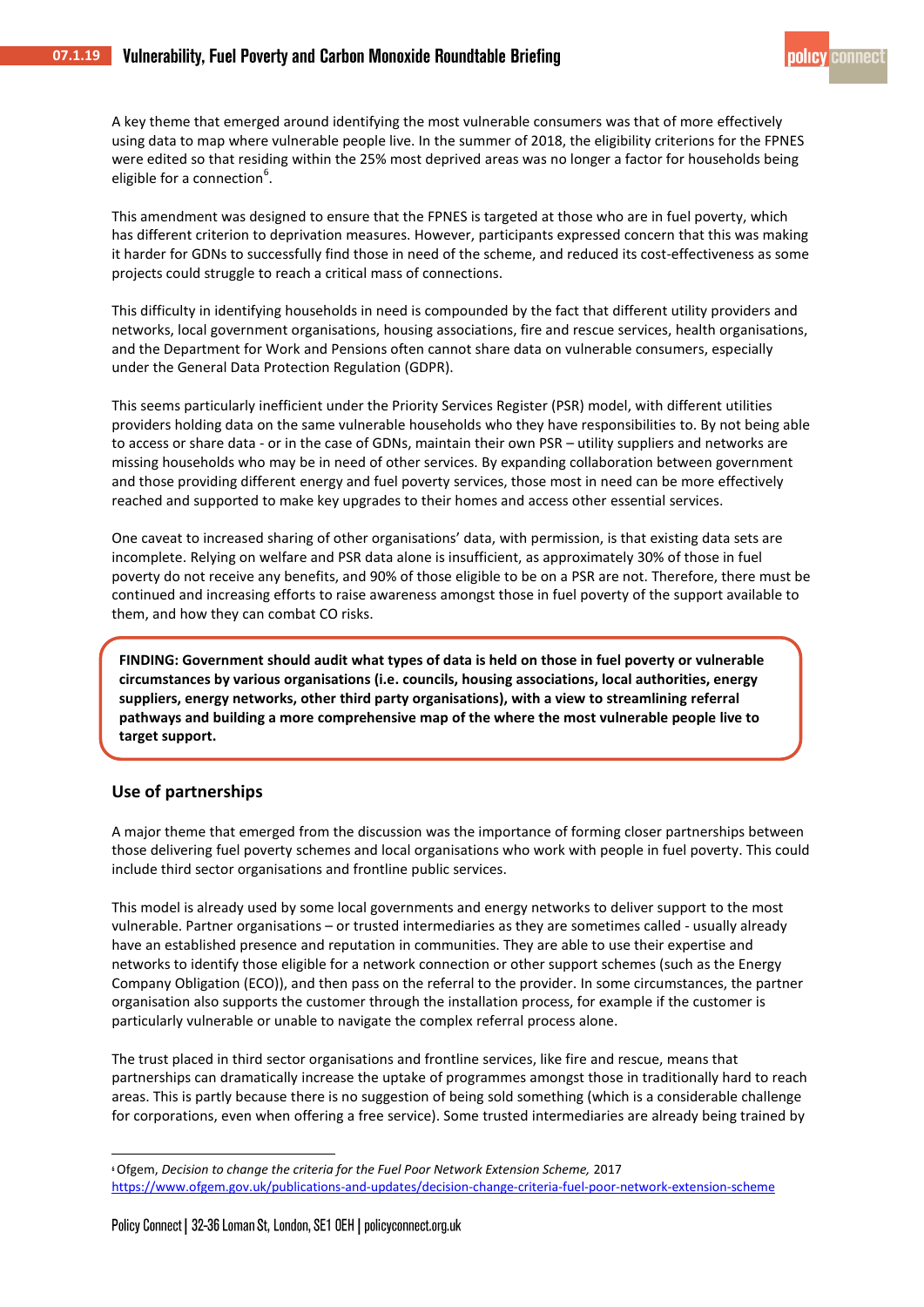GDNs on how to spot signs of CO poisoning and offer free advice to vulnerable consumers, as they are more likely to be welcomed into the home. This can also work in reverse and some GDNs have already begun training their gas engineers to spot the signs of vulnerability in customers so they can then refer the customer on to other relevant support services.

Participants felt that such collaboration should be further encouraged and recognised by Ofgem, either by increasing the significance of partnerships in energy networks' and suppliers' reports to Ofgem, or Ofgem setting targets for partnership working as part of the energy networks' price controls. However, for such partnerships to be truly effective some ECO and other referral pathways need to be streamlined to ensure that the most vulnerable do not face prolonged delays in receiving support.

**FINDING: Ofgem should explore ways to encourage partnership work between GDNs, energy suppliers and third party organisations as part of the RIIO price control period. These partnerships could cover both referrals and support services to tackle fuel poverty and CO and improved communications around CO.**

#### **Awareness raising and trusted intermediaries**

A major barrier to helping those at risk of fuel poverty and CO poisoning is the lack of awareness amongst all consumers – but particularly those in more vulnerable situations - about the risks of CO. This can lead to people taking unnecessary risks including blocking vents, burning unsuitable solid fuels such as barbeques indoors, and not getting appliances serviced. Consumers are also unaware about what support is available to them from energy providers and networks. As mentioned above, approximately 2% of households are on a PSR, despite 20% being eligible. This means that the most vulnerable customers are missing out on essential support such as alternative energy provision in a power cut or free gas safety checks.

There were two common suggestions for increasing public awareness of the support available to vulnerable customers and the risks of CO. Firstly, participants called for increased investment into CO public awareness campaigns and dedicated spending to promote energy efficiency and fuel poverty programmes like the PSR, ECO, Warm Homes Discount etc. Secondly, they reiterated the value of partnership work. By working with trusted local partners to install CO alarms, promote awareness messaging, and signpost fuel poverty measures, energy suppliers and distribution networks are able to raise awareness of CO risks and increase uptake of free CO alarms and support services significantly more than if they had been working alone.

**FINDING: Industry, government, fire and rescue services and fuel poverty organisations should adopt a more joined-up approach to CO awareness messaging with clearer sign posting to information and support.**

#### **Scrutiny of private landlords**

40% of the English population lives in the private rented sector. Legally, landlords are responsible for ensuring that any gas appliances are checked annually and CO alarms are installed wherever there is a solid fuel burning appliance. However, roundtable participants shared worrying experiences of landlords not regularly servicing gas appliances and failing to ensure that homes had sufficient safety equipment or adequate heating mechanisms. This was particularly troubling for vulnerable or low income tenants, as many feel unable to report faults in the home for fear of eviction.

Local Authority funding cuts were also an area of concern, as they significantly reduced their capacity to enforce health and safety and fitness for habitation regulations. Suggestions for improvement included the introduction of a national landlord database, and the mandatory annual submission by landlords of their gas safety certificates for all properties to their local authority.